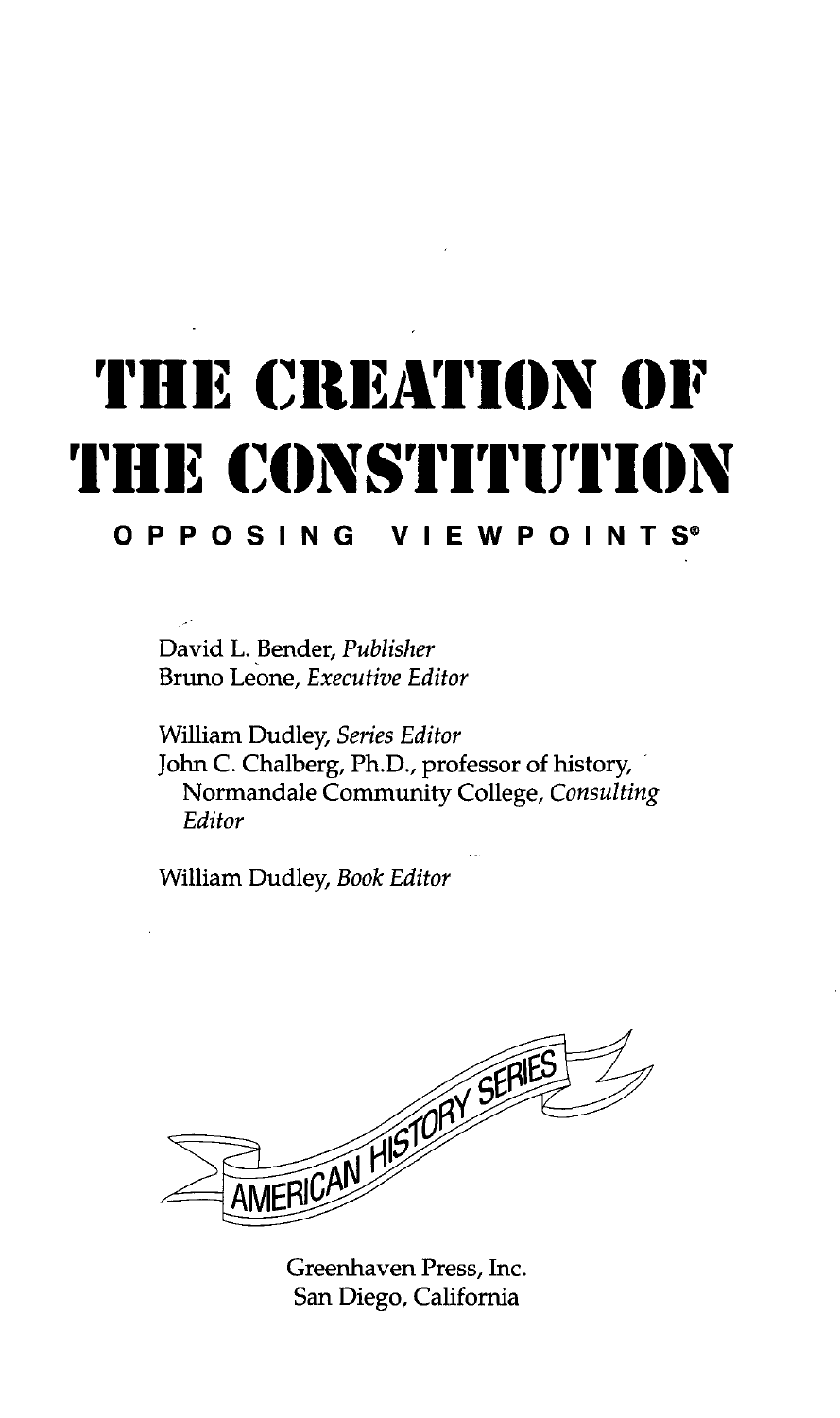## **Contents**

| Foreword                                                                  | 9  |
|---------------------------------------------------------------------------|----|
| Introduction                                                              | 14 |
| Chapter 1: Does America Need a Constitution?                              |    |
| <b>Chapter Preface</b>                                                    | 24 |
| l. America Under the Articles of Confederation                            |    |
| Is in Crisis                                                              | 26 |
| Benjamin Rush<br>2. America Under the Articles of Confederation           |    |
| Is Not in Crisis                                                          | 32 |
| <b>Melancton Smith</b>                                                    |    |
| 3. The National Government Should Be Granted                              |    |
| Direct Powers over the States<br>James Madison                            | 36 |
| 4. State Governments Should Not Be Supplanted by                          |    |
| the National Government                                                   | 41 |
| "Z"                                                                       |    |
| 5. Shays's Rebellion Indicates the Need for a New<br>Constitution         | 46 |
| George Washington                                                         |    |
| 6. The Threat Posed by Shays's Rebellion Has Been                         |    |
| Exaggerated<br>Thomas Jefferson                                           | 50 |
|                                                                           |    |
| Chapter 2: The Convention Debates Rival Plans                             |    |
| of Government                                                             |    |
| <b>Chapter Preface</b>                                                    | 55 |
| 1. A New National Government Should Be Established<br>(The Virginia Plan) | 57 |
| <b>Edmund Randolph</b>                                                    |    |
| 2. The Convention Lacks the Authority to Establish                        |    |
| a New National Government<br>Robert Yates and John Lansing                | 63 |
| 3. The Articles of Confederation Should Be Revised                        |    |
| (The New Jersey Plan)                                                     | 68 |
| William Paterson                                                          |    |
| 4. Revising the Articles of Confederation Will                            | 75 |
| Accomplish Little<br>James Madison                                        |    |
|                                                                           |    |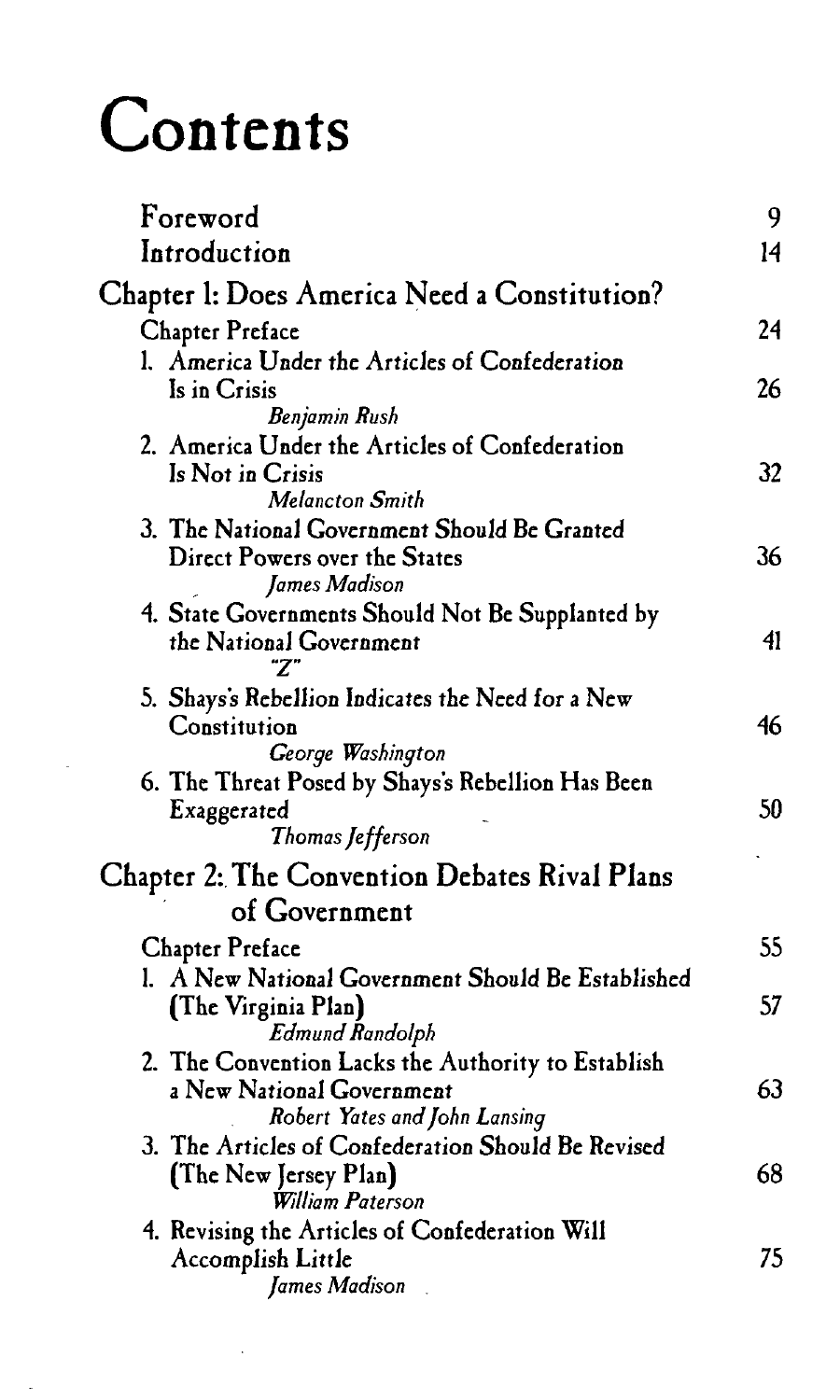| 5. A New National Government Should Emulate the                                                                                                           |     |
|-----------------------------------------------------------------------------------------------------------------------------------------------------------|-----|
| <b>British System</b><br>Alexander Hamilton                                                                                                               | 84  |
| 6. The United States Should Create Its Own System<br>of Government<br><b>Charles Pinckney</b>                                                             | 95. |
| Chapter 3: Creating a Republican Government                                                                                                               |     |
| <b>Chapter Preface</b>                                                                                                                                    | 104 |
| 1. A Republic Must Be Small and Uniform to Survive<br>"Brutus"                                                                                            | 106 |
| 2. A Viable Republic Can Be Large and Diverse<br>James Madison                                                                                            | 115 |
| 3. Checks and Balances Can Assure a Republican Form<br>of Government<br>James Madison                                                                     | 124 |
| 4. Checks and Balances Cannot Assure a Republican<br>Form of Government<br>Samuel Bryan                                                                   | 130 |
| 5. The People Are Not Adequately Represented by<br>Congress in the Constitution<br>Melancton Smith                                                        | 136 |
| 6. The People Are Adequately Represented by Congress.<br>in the Constitution<br>Alexander Hamilton                                                        | 145 |
| 7. The Constitution Should Prohibit the Slave Trade<br>Pennsylvania Society for the Abolition of Slavery<br>8. Continuing the Slave Trade Was a Necessary | 155 |
| Compromise<br>James Wilson                                                                                                                                | 158 |
| Chapter 4: Creating the Office of President                                                                                                               |     |
| <b>Chapter Preface</b>                                                                                                                                    | 162 |
| 1. The Executive Should Be One Person<br>Alexander Hamilton                                                                                               | 163 |
| 2. The Executive Should Be a Committee<br>George Mason                                                                                                    | 170 |
| 3. The Constitution May Create a Monarchy<br>"Cato"                                                                                                       | 174 |
| 4. The Constitution Does Not Create a Monarchy<br>Tenche Coxe                                                                                             | 180 |
| Chapter 5: The Debate over Ratification                                                                                                                   |     |
| <b>Chapter Preface</b>                                                                                                                                    | 185 |